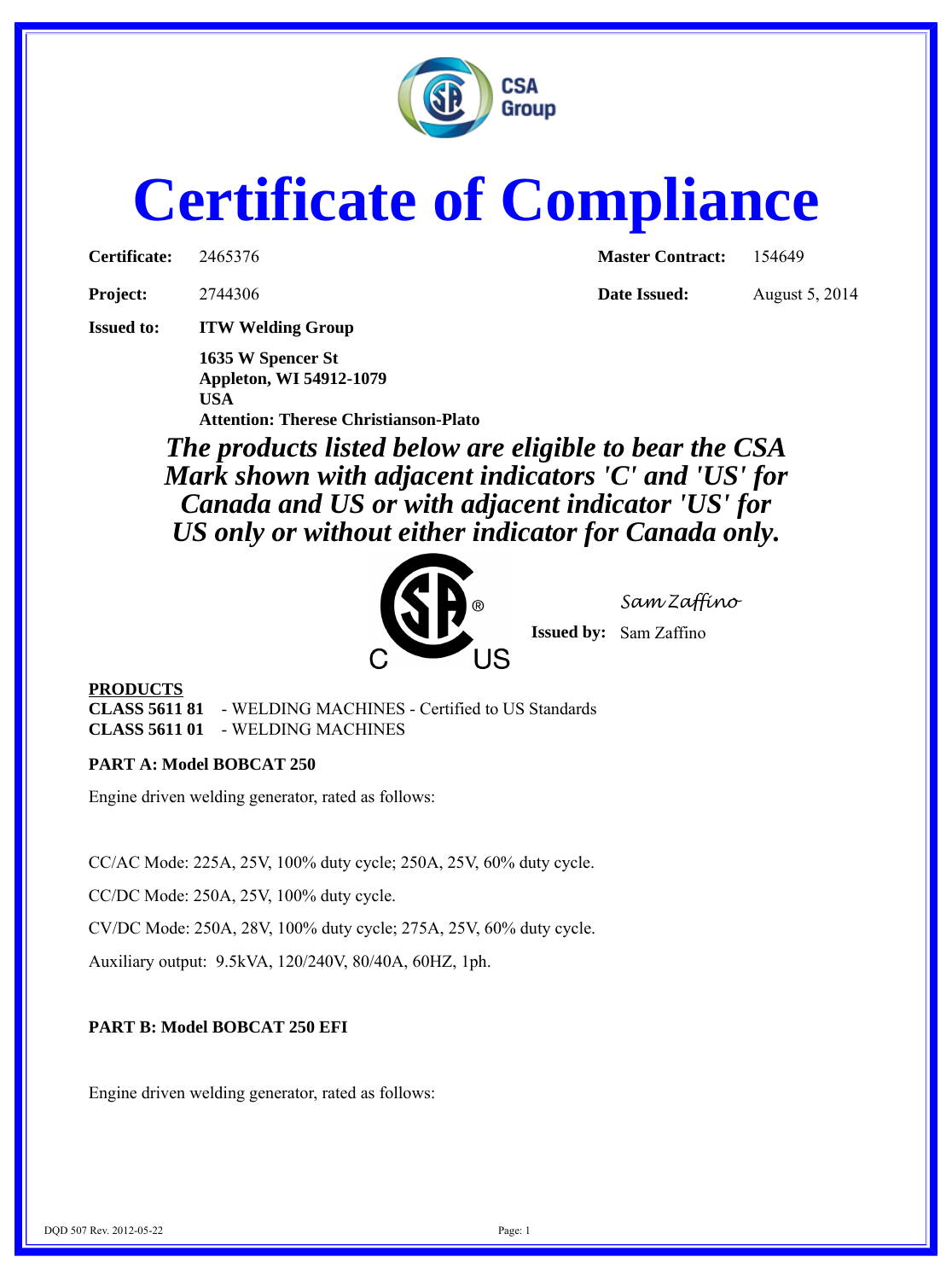

| Certificate:    | 2465376 | <b>Master Contract:</b> | 154649         |
|-----------------|---------|-------------------------|----------------|
| <b>Project:</b> | 2744306 | Date Issued:            | August 5, 2014 |

CC/AC Mode: 225A, 25V, 100% duty cycle; 250A, 25V, 60% duty cycle. CC/DC Mode: 250A, 25V, 100% duty cycle. CV/DC Mode: 250A, 28V, 100% duty cycle; 275A, 25V, 60% duty cycle. Auxiliary output: 10.5kVA, 120/240V, 88/44A, 60HZ, 1ph. **PART C: Model Bobcat 225**

Engine driven welding generator, rated as follows:

CC/AC Mode: 150A, 25V, 100% duty cycle. CC/DC Mode: 225A, 25V, 100% duty cycle. CV/DC Mode: 200A, 20V, 100% duty cycle. Auxiliary output: 9.5kVA, 120/240V, 80/40A, 60HZ, 1ph.

#### **PART D: Model Bobcat 3 Phase**

Engine driven welding generator, rated as follows:

CC/AC Mode: 200A, 25V, 100% duty cycle. CC/DC Mode: 210A, 25V, 100% duty cycle. CV/DC Mode: 200A, 20V, 100% duty cycle. Auxiliary output: 9.5kVA, 120/240V, 80/40A, 60HZ, 1ph Auxiliary output: 10kVA, 480V, 13A 3ph.

#### **PART E: Model BOBCAT 250 – Diesel Fueled**